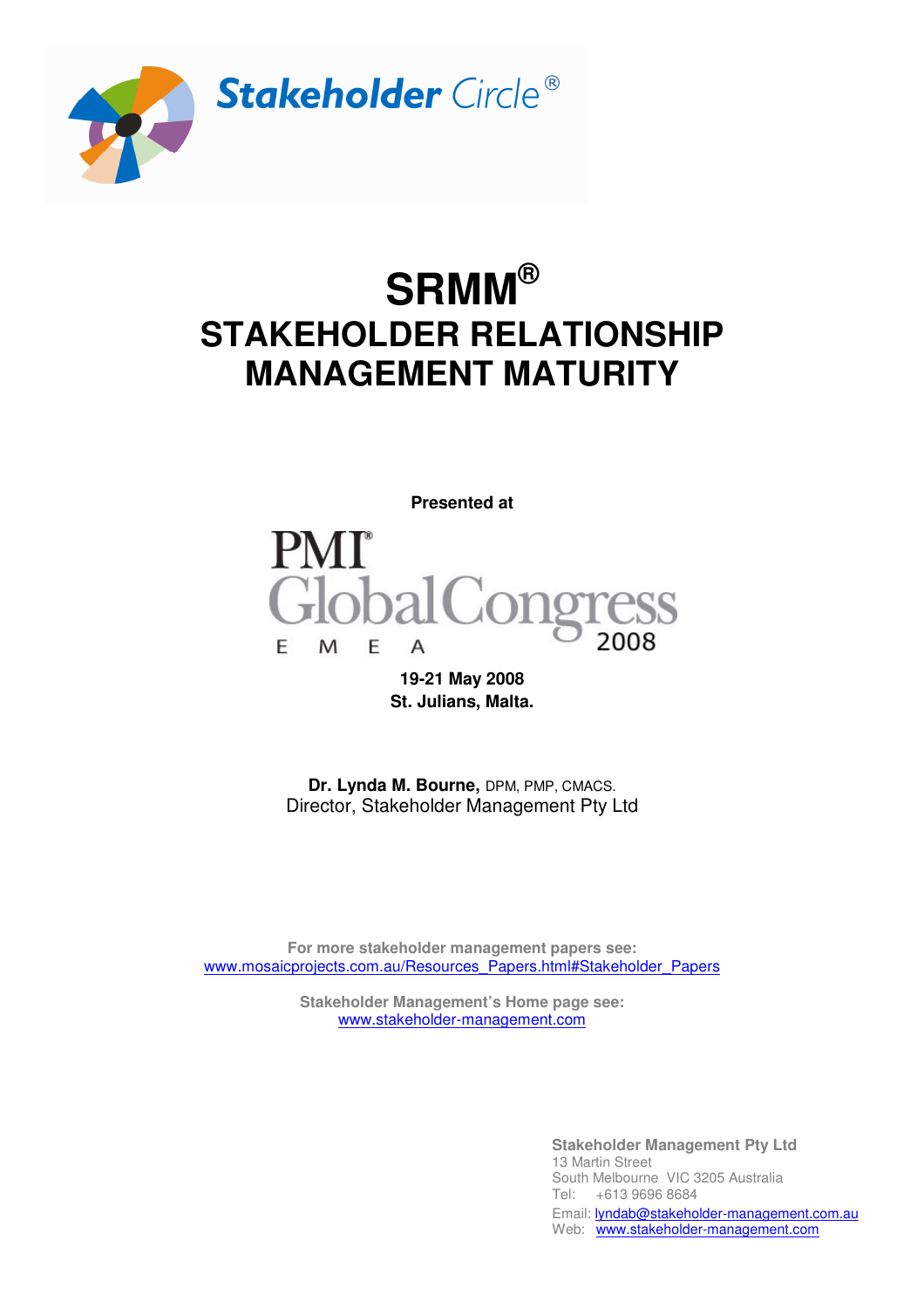

# **Introduction**

The central role of stakeholders in the successful delivery of projects is becoming increasingly recognised. However, whilst critical to success, the stakeholder's roles are neither passive nor predetermined. The project team has significant opportunities to influence each stakeholder's perceptions and expectations for the benefit of both the stakeholder and the project; but only when there is an effective relationship in place.

Identifying, mapping and prioritising a project's stakeholder community is only the beginning. Projects will only be considered successful when their key stakeholders acknowledge they are a success. This requires the project team to engage effectively with each of its key stakeholders to understand and manage their expectations and then deliver the project to meet or exceed these 'managed expectations'. Expectations are never 'fixed'; effective communication can help change perceptions and expectations to make them realistic and achievable. Conversely, ineffective communications can create the perception of failure in the mind of a stakeholder even when the project is 'on time, on budget and delivering the specified scope'.

Engaging effectively and ethically with key stakeholders to help create a successful project outcome requires significant levels of skill and organisational maturity. This paper will define a five level model of Stakeholder Relationship Management Maturity (SRMM®) and provide a means for organisations to identify their own level of 'readiness' for the introduction of stakeholder engagement practices and to identify areas of potential improvement.

The 5 levels of SRMM<sup>®</sup> are:

- 1. Ad hoc: some use of processes;
- 2. Procedural: focus on processes and tools;
- 3. Relational: focus on the stakeholders and mutual benefits;
- 4. Integrated: methodology is repeatable and integrated across all programs and projects;
- 5. Predictive: used for health checks and predictive risk assessment and management.

This paper is organised as follows: firstly, a theoretical overview on the concept of organisational maturity; secondly, a description of the components of successful Stakeholder Relationship Management (SRM). The third section will define the five stages of Stakeholder Relationship Management Maturity (SRMM®), and outline typical organisational structures or environments for each stage; some Case Study examples are described in the fourth section; the final section draws some initial conclusions.

# **Organisational Maturity and Maturity Models**

The concept of SRMM<sup>®</sup> builds on the work of Hillson (1997) and Kerzner (2005) as well as the principles of OPM3 (PMI - Project Management Institute 2003), CMMI (Carnegie Mellon Institute 2006) and the author's own experiences working with organisations seeking to implement a culture of proactive stakeholder engagement using the *Stakeholder Circle®* methodology and support tools.

The Capability Maturity Model Integration (CMMI ) from the Software Engineering Institute is perhaps the best known of model of staged views of organisational maturity, although recently CMMI assessments have included the option of being carried out as 'continuous representations' (Carnegie Mellon Institute 2006). The five levels of CMMI maturity are usually described as: initial (1), managed (2), defined (3), quantitatively managed (4) and optimizing (5).

The idea of differing levels of maturity in organisational management and project management has also been extended to other disciplines: a Risk Maturity Model was developed and documented as early as 1997 (Hillson 1997). This model describes four levels of maturity – Naïve (ad hoc), Novice (initial), Normalised (repeatable)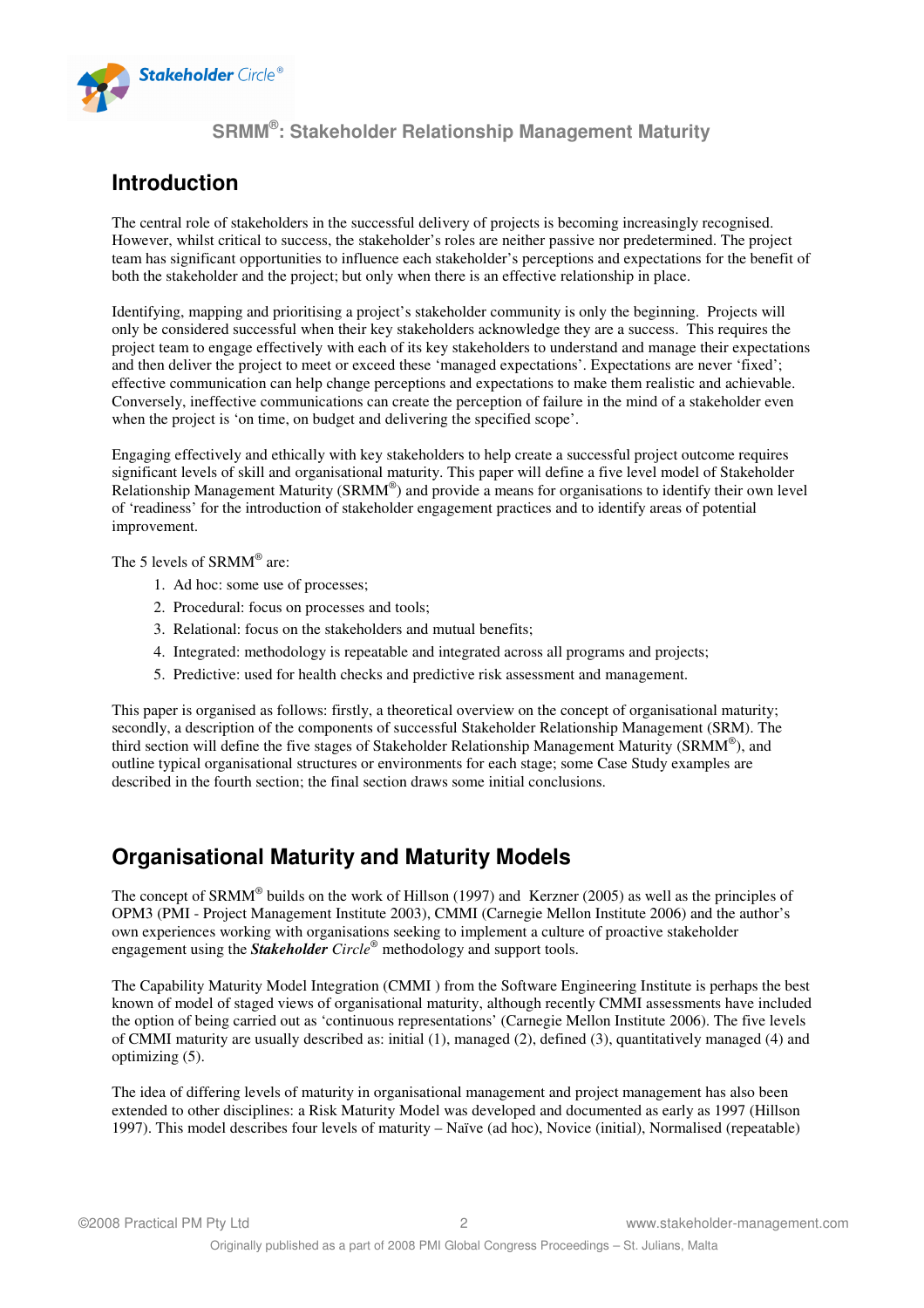

and Natural (managed). Given that most risk within an organisational or project has a human source<sup>1</sup>; also Youker (1992), it makes sense to consider the concept of an organisation, or the projects within an organisation, having varying stages of maturity or 'readiness' to manage stakeholder relationships.

# **Successful Stakeholder Relationship Management**

The definition of *stakeholder* that is the basis of discussion in this paper is:

*Stakeholders are individuals or groups who have an interest or some aspect of rights or ownership in the project, can contribute in the form of knowledge or support, or can impact or be impacted by, the project, its work or outcomes ,*(Bourne 2005; Walker, Bourne and Rowlinson, 2008; Walker and Rowlinson, 2008).

Effective relationships with an organisation's entire network of stakeholders are essential for the long-term survival of the organisation itself and the success of the project organisations operating within it (Post, Preston et al. 2002). These relationships must be managed in ways that best meet both stakeholders' needs and expectations and the needs of the organisation.

When describing and defining successful stakeholder relationships the concept of 'directions of influence' (Briner, Hastings and Geddes, 1996; Bourne 2005) provide a starting position for stakeholder management activities: these 'directions' are *upwards, downwards, outwards*, and *sidewards*.

- Managing *upwards* is about developing and maintaining robust relationships with those senior managers whose support is vital to maintain organisational commitment to the project; not all senior managers are important to project success;
- Managing *downwards* refers to the idea of managing the team;
- Managing *sidewards* is about managing the project manager's peers to ensure collaboration, rather than competition;
- Managing *outwards* involves considering the needs and impacts of a large group of stakeholders external to the work or the project, and often to the performing organisation. This group will include some (or all) of the following:
	- o clients or customers of the performing organisation;
	- o users of the solution and their managers;
	- o the 'public', ratepayers, voters, lobby or action groups;
	- o government or regulatory bodies;
	- o shareholders;
	- o suppliers of personnel, material or services;
	- o families of these stakeholders.

Each of these *outwards* stakeholder groups will have different requirements of the project. They are grouped in one 'direction of influence', but it is important to clarify their requirements of the project and their impacts on the project as separate groups. Exhibit 1 summarises the 'directions of stakeholder influence'.

| <b>Stakeholders (areas of interest)</b>                                            |
|------------------------------------------------------------------------------------|
| Client, end-user; stakeholders outside the project;                                |
| Team members                                                                       |
| Project owner, senior executives, those who represent organisational<br>commitment |
| Project manager's peers; communities of practice                                   |
| Stakeholders who are part of the performing organisation                           |
| Stakeholders who are outside the performing organisation                           |
|                                                                                    |

#### **Exhibit 1: Directions of stakeholder influence**

 $\overline{\phantom{a}}$ 1 The author's own experience and discussions with (about 500) participants of the Successful Stakeholder Management workshops, held over the past three years in all parts of the world indicate that more than 95% of risk is about people not delivering as promised, or not supporting, or actively working against, project outcomes for any specific project.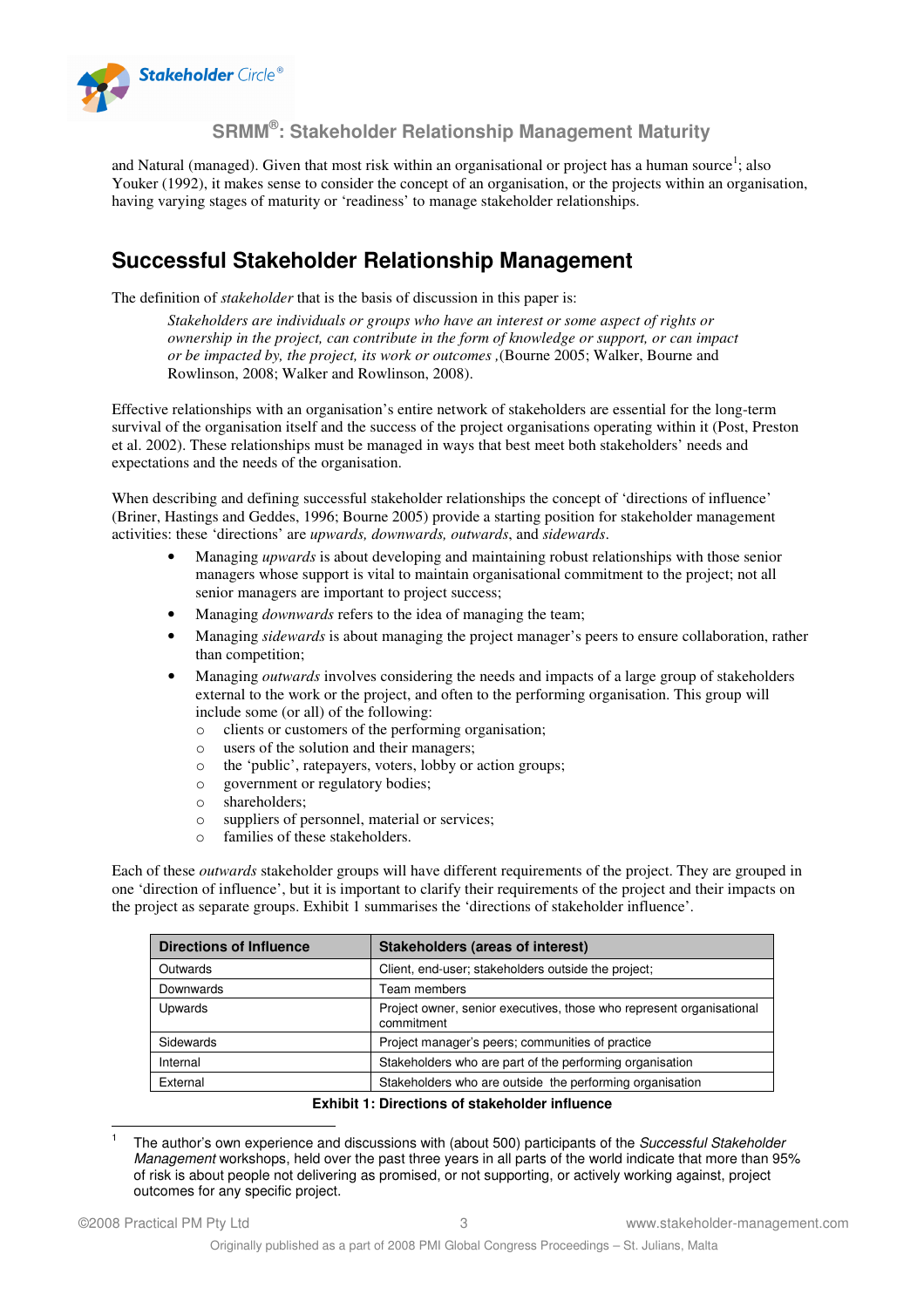

# **Components of successful Stakeholder Relationship Management** (SRM)

Whilst the *Stakeholder Circle®* methodology is used as the process framework to describe SRMM® within this paper, it is important to note SRMM® is not dependent on the use of any particular methodology. The methodology simply provides the means for the project team to identify and prioritise a project's key stakeholders, and to develop an appropriate engagement strategy and communications plan to ensure that the needs and expectations of these key stakeholders are understood and managed.

The *Stakeholder Circle®* is based on the premise that a project can only exist with the informed consent of its stakeholder community (Weaver and Bourne, 2002), and that managing the relationships between this community and the project will increase the chances of project success. This community consists of individuals and groups, each with a different potential to influence the project's outcome positively or negatively stakeholders. The categorisation and charting of key stakeholders' ability to influence the project's success or failure holds the key to targeting the *right* stakeholders at the *right* time in the life of the project. Through this analysis the project team will provide with the *right* level of engagement - information and communication to influence their perceptions, expectations and actions.

The *Stakeholder Circle®* is a flexible model that can be adjusted to cater for changes in stakeholder community membership and stakeholder influence throughout the life of the project. There are five steps to the methodology:

- Step 1: identification of all stakeholders
- Step 2: prioritisation to determine 'who is important'
- Step 3: visualisation to understand the overall stakeholder community
- Step 4: engagement through effective communications
- Step 5: monitoring the effect of the engagement

These steps have been defined in detail elsewhere (Walker, Bourne et al. 2008) and so will only be summarised in this paper.

## **Step 1: identify**

In this step a small group of project team members develop a list of stakeholders with the test of: 'which individuals or groups are impacted by the project, or can impact the project'; and then identify the two aspects of the relationship between the project and its stakeholders - how is each stakeholder important to the project, and what does he/she expect from success (or failure) of the project. The final part of Step 1 is to begin the categorisation process by documenting each stakeholder's 'directions of influence': upwards, downwards, outwards, and sidewards, internal and external: this data is important for developing targeted communication. Understanding a stakeholder's expectations of the project will help focus the contents of the communication messages – the 'what'.

## **Step 2: prioritise**

For complex projects the unranked, unrefined, list can be quite large<sup>2</sup>. The project team needs to understand which of these stakeholders are more important *at this time in the project*. The *Stakeholder Circle*® methodology provides a system for rating and therefore ranking stakeholders according to their relative importance to the project based on three aspects; the stakeholders:

- Power to 'kill' the project 'power';
- Closeness to the project 'proximity';
- 'Urgency' how important is this project to the stakeholder and how prepared are they to act to achieve their own outcomes (positive or negative). Urgency of itself is difficult to rate consistently<sup>3</sup>; for ease of application it is further divided into 'value' and 'action'.

 $\overline{c}$ In working with organisations using the Stakeholder Circle® methodology and software for mapping and managing stakeholder relationships, the author has assisted in projects that have over 300 stakeholders (both individuals and groups) identified in the first step.

<sup>&</sup>lt;sup>3</sup> During the 12 months research in development of this methodology, it became evident that the concept of 'urgency' was too multi-dimensional for consistency. Once the concept was developed in two parts – 'value' and 'action' it was possible to apply the new ratings consistently.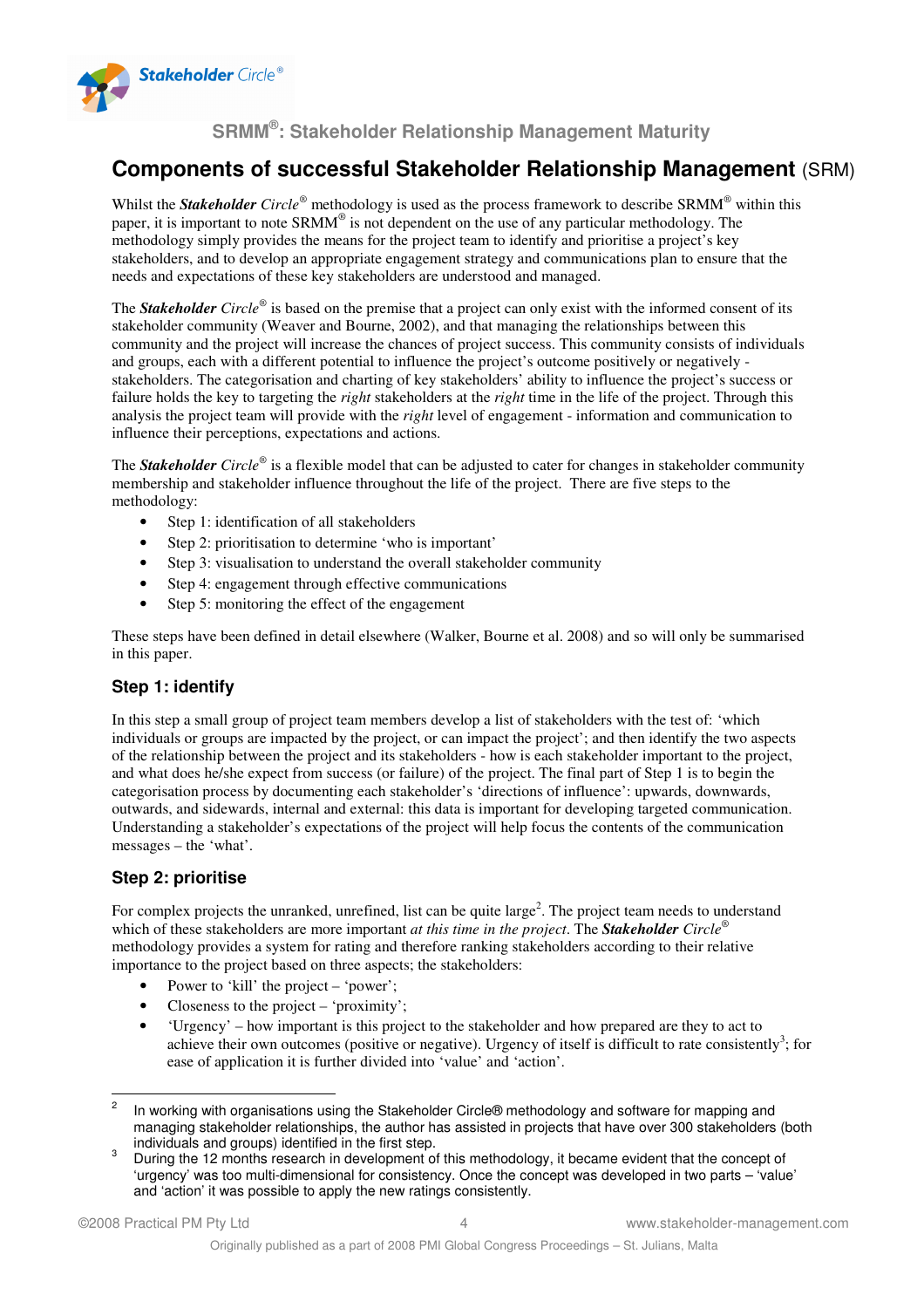

An index number is calculated from the four sets of ratings developed by the team. A ranked list of stakeholders with the most important stakeholder identified by the highest index, the second highest next most important, and so on thus showing the relative importance of all members of the stakeholder community.

#### **Step 3: visualise**

The project team need to understand the structure of their stakeholder community; a graphical representation of the community highlighting key aspects can be most effective in helping build the needed understanding and insights. The *Stakeholder Circle®* tool develops a multidimensional 'map' of the project's stakeholder community, showing the project's key stakeholders (as assessed by the project team). The representations of the project community will be different for each project and for each phase of the project reflecting the project's unique relationship pattern. For more information on using the *Stakeholder Circle®* visualisation tool for project analysis see Bourne (2005) and Walker, Bourne et al. (2008).

#### **Step 4: engage**

Engagement is centred on identifying communication approaches tailored to the attitude, expectations and needs of the individuals or groups identified and categorised in the previous three steps. Developing a stakeholder Engagement Profile (or mapping of stakeholder attitude) constitutes the final process in collecting data on the stakeholders, leading to the creation of targeted communication plans for effective stakeholder management.

The Engagement Profile is created by assessing and documenting the attitudes of key stakeholders through:

- Assessing current levels of:
	- o stakeholder support (or opposition) for the project's work and outcomes; and
	- o The stakeholder's level of receptiveness to information (messages) about the project
- Determining the optimal level of:
	- o stakeholder support for the project's work and outcomes and
	- o receptiveness to information about the project.

#### Targeted communication

The final step before developing the communication plan is to categorise each stakeholder into one of three groups:

- 1. The current attitude is **equal to** the optimal position
- 2. The current attitude is **better than** the optimal position
- 3. The current attitude is **worse than** the optimal position

In the first instance where the current attitude is **equal to** the optimal position, communication can be maintained at a 'business as usual' level. The usual frequency of regular reports, meetings, and presentations can be safely maintained. For the situation where the current attitude is **better than** the optimal position, the best approach will depend on the relationship and should be developed based on the team's knowledge of the stakeholder. The third category where the current engagement position is **worse than** the optimal position, requires careful consideration. If the stakeholder is important to the overall success of the project, the team will need to focus their efforts on 'heroic' communication.

Based on this understanding of each stakeholder's attitude, a communication plan can be developed, including:

- determining specific messages or message forms (reports) based on the stakeholder's expectations;
- how messages will be delivered;
- by whom;
- whether the messages will be formal or informal, written or oral;
- at what frequency (this will vary according to the gaps identified between the current attitude of a stakeholder and the optimal attitude).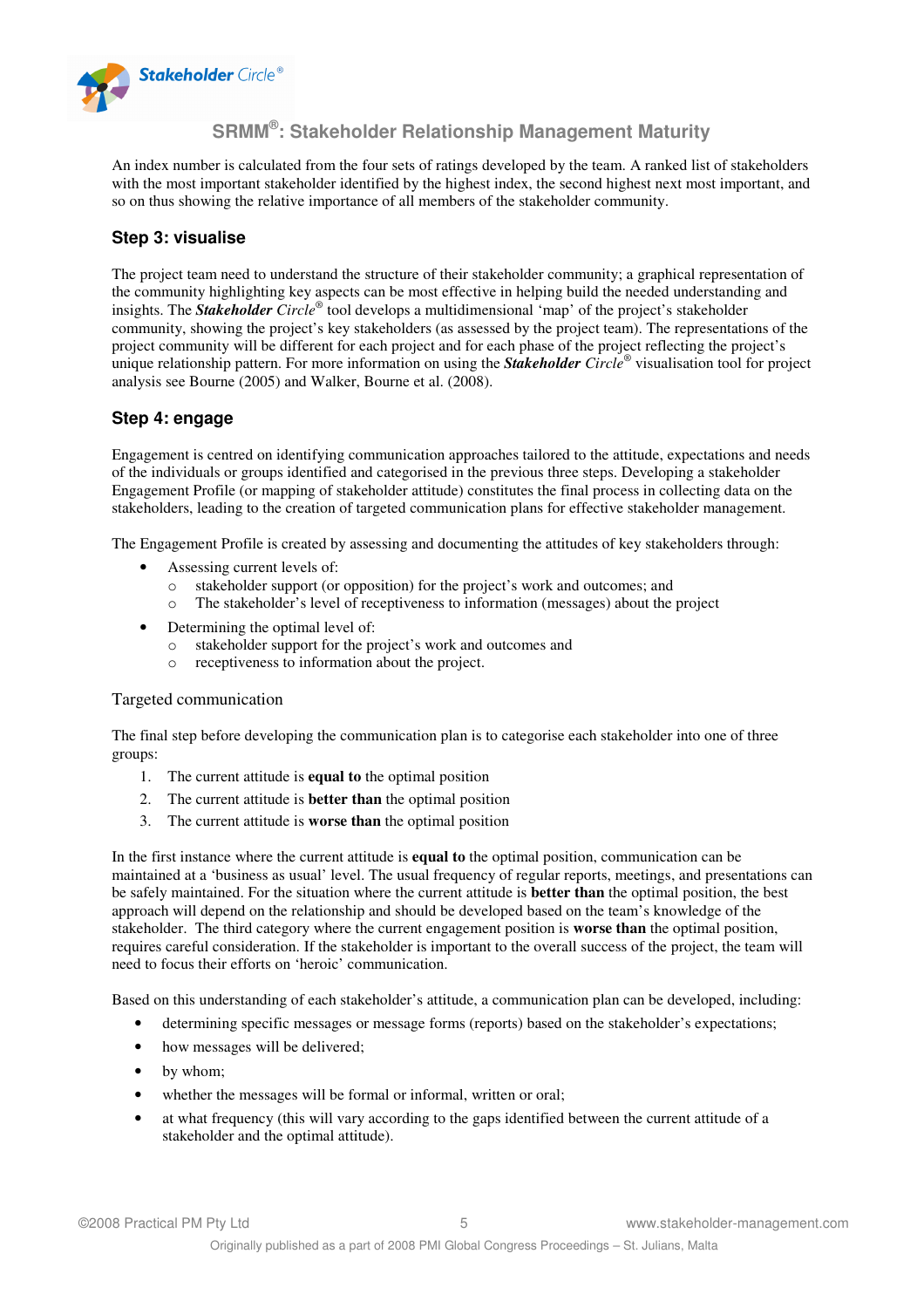

#### **Step 5: monitor**

Monitoring the effectiveness of communication is critical, where the communication is being effective, the current plan should be maintained, where it is not working, the communication plan should be changed.

Each time the stakeholder community is re-assessed and the engagement profile updated, any changes in the gap between the current profile and the optimal profile must be considered. This movement (or lack of movement) provides an indicator of the current communication plan's effectiveness in influencing the attitudes of key stakeholders.

If there has been a worsening of the gap between the current profile and the optimal profile, this is a strong indicator that the communication strategy developed for this stakeholder is not having the desired effect; it should provide the evidence needed to try a different approach. If there has been an improvement in the gap between the current profile and the optimal profile, this may indicate that the communication strategy is working and encourage its continuation. However, during the review, it is essential to consider the project overall environment to ensure that any identified changes have been caused by the project's communication efforts rather than by external circumstances.

# **SRMM® Defined**

As with all 'maturity models', the level of 'readiness' or maturity described in SRMM® simply defines the starting point for planning the implementation of processes improvements to enhance the effective management of 'stakeholder engagement' within and around projects (or the organisation). In developing this concept a number of levels of organisational 'readiness' have been described that link organisational willingness to engage proactively in developing and maintaining relationships with stakeholders, to techniques or processes that can assist in achieving those objectives. Recognising which level of readiness an organisation is closest to, defines the starting point for these process improvements. Using SRMM® will enable the most effective and pragmatic implementation of stakeholder management and engagement practices within an organisation. It achieves this outcome by providing a framework for progressively building capability, in alignment with organisational maturity, towards proactively managing stakeholder relationships.

The process model used in this paper is the *Stakeholder Circle®* methodology and supporting tools, simply because it has been the basis of the author's research program for the last six years, and data is readily available to support the on-going development of the SRMM® concept. However it is important to note that SRMM® is independent of any particular methodology, the only requirement to use SRM $\hat{M}^{\circ}$  effectively is to use a structured series of processes (repeatable and measurable) that can be built into 'the methodology' used by an organisation.

Exhibit 2 summarises the five levels if  $SRAM^{\circ}$ . Each level is described in more detail in the next section and the description of each level will be further enhanced by a focus on six different attributes:

- Use of standardised processes;
- Centralised support;
- Organisation-wide implementation with SRM included in management KPIs;
- Application of SRM methodology and processes beyond projects, programs and portfolios;
- Development of typical view of a 'normal stakeholder community' for each project type or division;
- Proactive use of the 'typical view' of a stakeholder community (compared to a specific project) for risk assessment, 'health reviews', etc.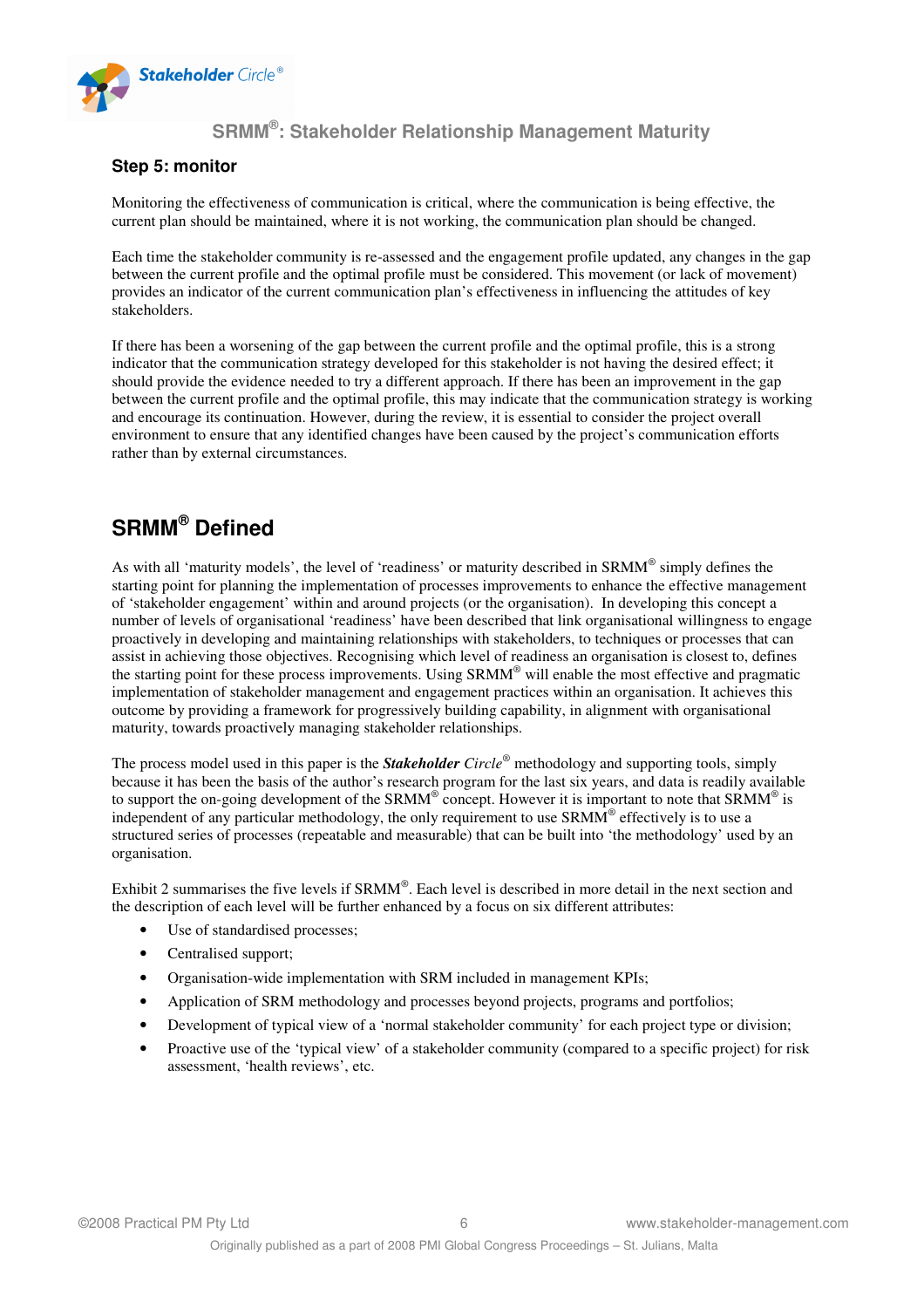

# **The five Levels of SRMM®**

| <b>SRMM</b><br><b>Stages</b>                                              | <b>Standard</b><br>processes | <b>Central</b><br>support | Org-wide<br>use | <b>Beyond</b><br>projects | <b>Typical</b><br>'stakeholder<br>communities' | <b>Risk handling</b><br>& 'health<br>reviews' |
|---------------------------------------------------------------------------|------------------------------|---------------------------|-----------------|---------------------------|------------------------------------------------|-----------------------------------------------|
| $1.$ Ad hoc:<br>some use of<br>processes                                  | <b>Some</b>                  | <b>No</b>                 | <b>No</b>       | <b>No</b>                 | <b>No</b>                                      | No                                            |
| 2. Procedural:<br>focus on<br>processes<br>and tools                      | <b>Yes</b>                   | <b>Some</b>               | <b>No</b>       | <b>Some</b>               | <b>No</b>                                      | <b>No</b>                                     |
| 3. Relational:<br>focus on the<br>stakeholders<br>and mutual<br>benefits  | <b>Yes</b>                   | <b>Yes</b>                | Some.           | <b>Some</b>               | <b>Some</b>                                    | <b>No</b>                                     |
| 4. Integrated:<br>methodology<br>repeatable,<br>integrated                | <b>Yes</b>                   | <b>Yes</b>                | <b>Yes</b>      | <b>Some</b>               | <b>Some</b>                                    | Some                                          |
| 5. Predictive:<br>health checks<br>and other<br>predictive<br>assessments | Yes                          | <b>Yes</b>                | Yes             | <b>Yes</b>                | Yes                                            | Yes                                           |

#### **Exhibit 2: Summary of SRMM® levels**

## **Level 1: Ad hoc**

This level is characterised by isolated pockets of awareness of the need for stakeholder management and through the use of simple tools.

- **Standardised Processes: Some -** Isolated attempts to use various stakeholder management methodologies
- **Centralised Support: No -** Support where it exists is through personal networks
- **Organisation-wide implementation; SRM part of KPIs: No**  Some relationship management 'heroes'; but the implementation is specific and disappears when the 'hero' moves to another role or leaves the organisation.
- **Application of beyond projects, programs and portfolios: No -** SRM usually only focussed on a few projects or specific problems
- **Development of a typical view of a 'normal stakeholder community': No -** Where used, stakeholder data and communication plans developed in isolation during the planning phase and rarely updated
- **Proactive use of the typical view of a 'normal stakeholder community' for risk assessment, 'health reviews', etc: No.**

## **Level 2: Procedural**

This level is characterised by some individuals having knowledge of the importance of SRM, routine use of tools and processes, with an internal focus on measurement and the 'Project benefits' of these activities.

- **Standardised Processes: Yes** But processes not widely accepted or used. Organisation focus is on 'rolling out' standard tools and processes.
- **Centralised Support: Some** Support exists through manuals, supplier support mechanisms, or local 'experts'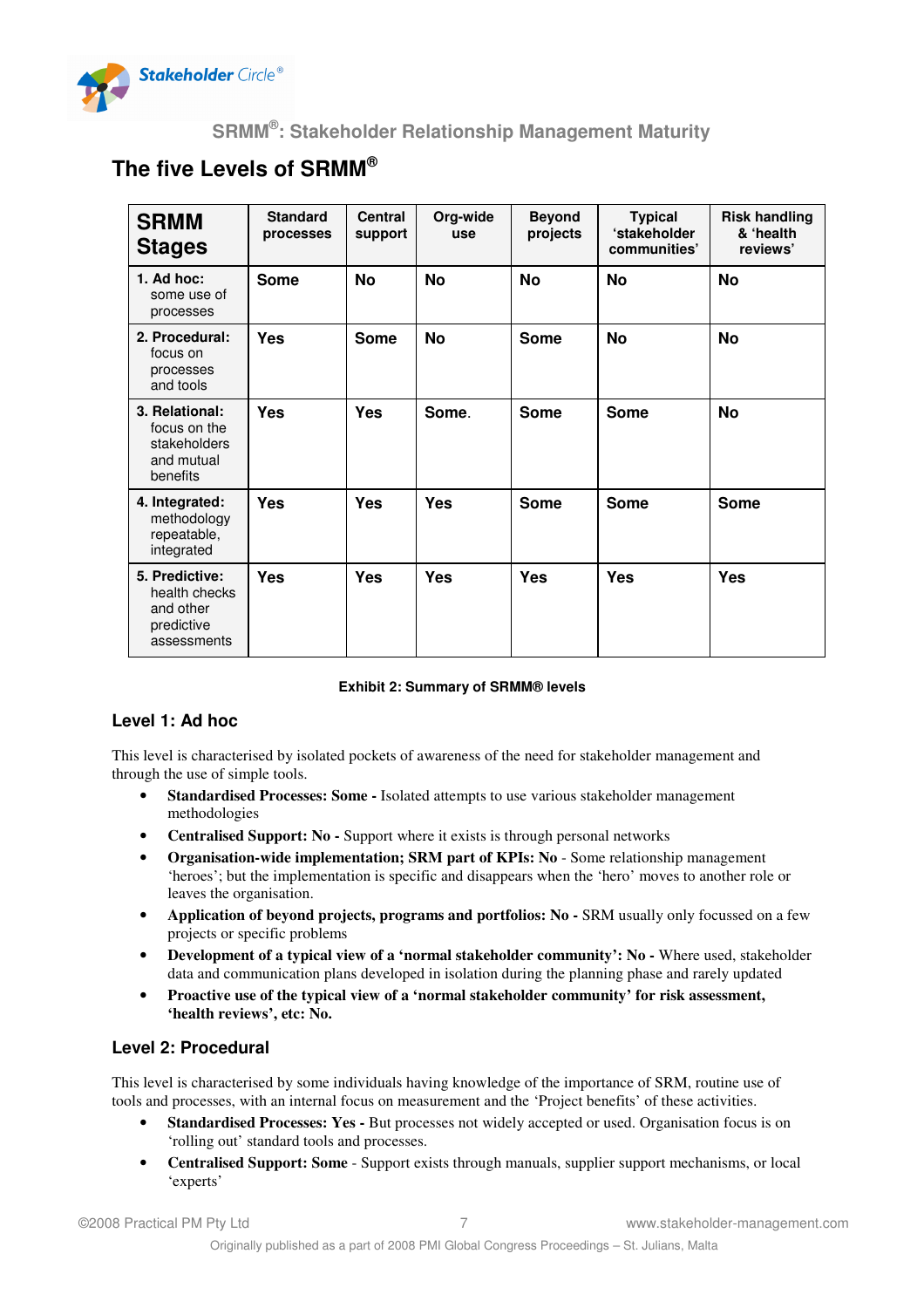

- **Organisation-wide implementation; SRM part of KPIs: No** Process or tools may generate reports that can be included either whole or in summary for reporting where used
- **Application of beyond projects, programs and portfolios: Some** Limited recognition of the need to focus on SRM beyond projects: for programs or organisation-specific needs such as pre-qualification of tender bids
- **Development of a typical view of a 'normal stakeholder community': No.** The value of tracking and updating information on each projects' unique community is recognised but not integrated across the organisation
- **Proactive use of the typical view of a 'normal stakeholder community' for risk assessment, 'health reviews', etc: No.**

#### **Level 3: Relational**

This level is characterised by more generalised understanding of the importance of SRM, with an external focus on engaging stakeholders and use of tools and processes to achieve and measure this, along with a specific focus on 'mutual benefits'.

- **Standardised Processes: Yes** The use of a standard methodology is recognised and expected. Effective Stakeholder management is seen as important in the successful delivery of business initiatives and projects. Managers focus on mutuality and shared benefits.
- **Centralised Support: Yes –** a PMO (or similar) provides some formal support, mentoring and training
- **Organisation-wide implementation; SRM part of KPIs: Some -** The use of SRM starts to expand beyond projects and programs. Some aspect of SRM are included in some managers' KPIs. Information, data and graphical reporting formats showing changes/ improvements in stakeholder attitudes used to guide some decision making
- **Application of beyond projects, programs and portfolios: Some**. The recognition of the benefit of SRM for applications such as mergers and acquisitions, bid preparation analysis, competitor analysis and management spreads
- **Development of a typical view of a 'normal stakeholder community': Some –** There is a recognition of the need to maintain updated data on each stakeholder community; standardised process and tools support this and incorporate the means to illustrate the community in an organisation-specific manner. Spreadsheets or multi-dimension graphical representation becomes important
- **Proactive use of the typical view of a 'normal stakeholder community' for risk assessment, 'health reviews', etc: No.**

#### **Level 4: Integrated**

This level is characterised by commitment to continuous improvement and strong internal support within the organisation; a focus that recognises individual stakeholders may be involved in many projects / programs and transfer expectations / experience; Multi faceted focus; Use of tools and processes to integrate information and gain 'insight'; recognition of overall benefit / win-win'

- **Standardised Processes: Yes -** The organisation's focus moves to measuring the practical benefits of effective stakeholder engagement and management.
- **Centralised Support: Yes -** Central Support Unit dedicated to SRM training, support and mentoring
- **Organisation-wide implementation; SRM part of KPIs: Yes**
- **Application of beyond projects, programs and portfolios: Some -** The development of specific applications to meet the organisation's unique needs may occur to facilitate the development of specific communication strategies and plans
- **Development of a typical view of a 'normal stakeholder community': Some** -Standardised data allows analysis of stakeholder issues, opportunities and threats on an ad hoc basis
- **Proactive use of the typical view of a 'normal stakeholder community' for risk assessment, 'health reviews', etc: Some -** The assessment of Stakeholders is a routine part of the organisation's assessment of risk, opportunities, etc.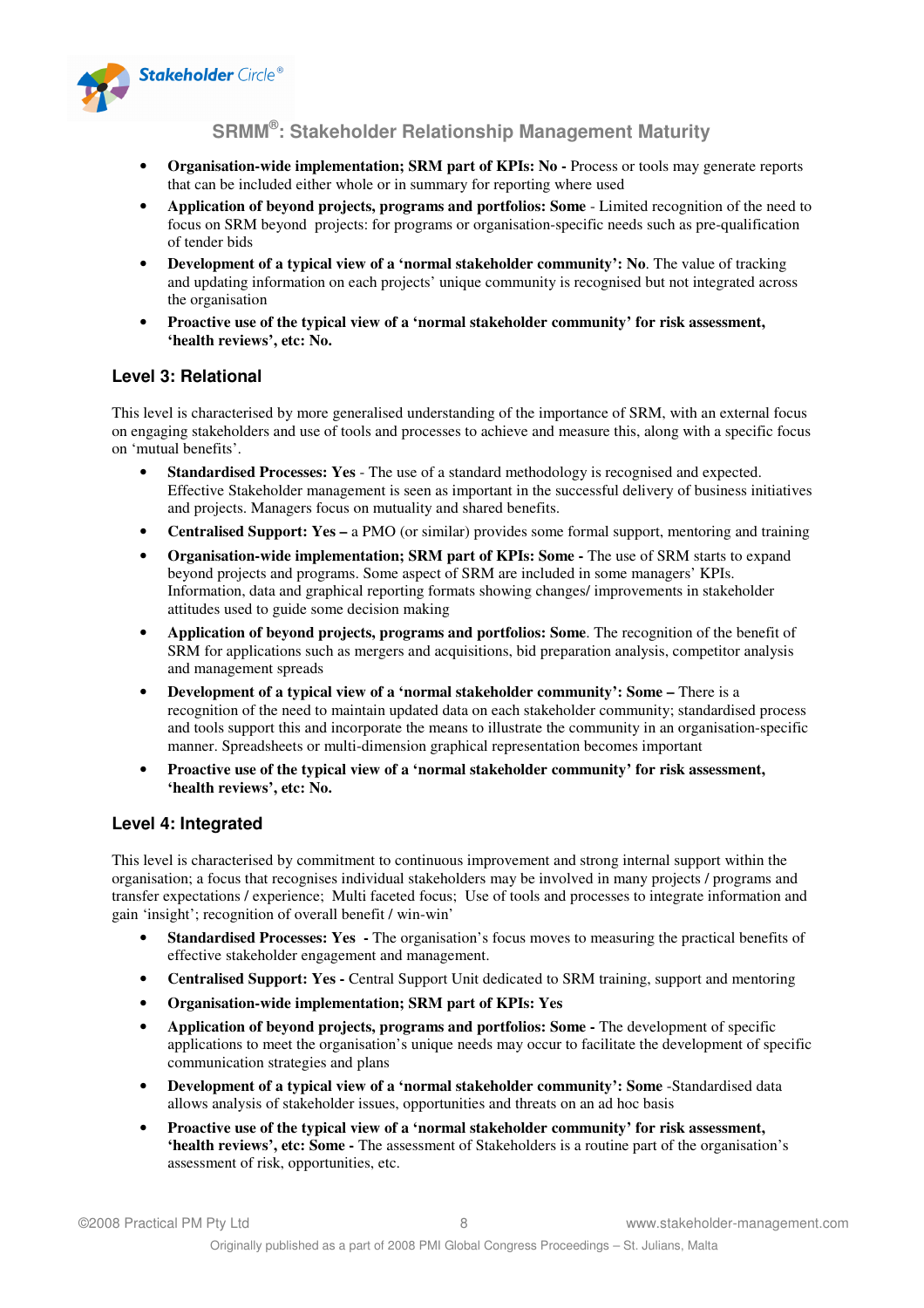

#### **Level 5: Predictive**

This level is characterised by corporate management focus with collection of Lessons Learned (historical) data; and regular use of information for project 'health checks' (is the project 'normal') and predictive risk assessment. There is a genuine commitment to improved 'CSR' as an organisational principle.

- **Standardised Processes: Yes**
- **Centralised Support: Yes**
- **Organisation-wide implementation; SRM part of KPIs: Yes**
- **Application of beyond projects, programs and portfolios: Yes**
- **Development of a typical view of a 'normal stakeholder community': Yes**
- **Proactive use of the typical view of a 'normal stakeholder community' for risk assessment, 'health reviews', etc: Yes**

# **Using the SRMM® assessments**

As stated in the introduction of this paper, the purpose of an organisation understanding the current level of stakeholder relationship management maturity is purely for the purpose of defining a starting point for the implementation of appropriate stakeholder relationship management processes and practices.

| <b>SRMM Stage</b>                                                                                                                                                                | <b>Features</b>                                                                                                          | <b>Methodology</b><br><b>Steps</b>                                                                      | Reporting /<br><b>Tools</b>                                                                                                                          | <b>Comments</b>                                                                                                                       |
|----------------------------------------------------------------------------------------------------------------------------------------------------------------------------------|--------------------------------------------------------------------------------------------------------------------------|---------------------------------------------------------------------------------------------------------|------------------------------------------------------------------------------------------------------------------------------------------------------|---------------------------------------------------------------------------------------------------------------------------------------|
| $1.$ Ad hoc:<br>some use of<br>processes                                                                                                                                         | One area recognises<br>the need for<br>improved SHM                                                                      | Generally focuses<br>on simplified<br>selected steps.<br>Sometimes just<br>Steps 4 and 5                | Self-developed tools<br>- Word templates<br>- Spreadsheet lists                                                                                      | Requires continuous<br>and significant<br>management 'push'<br>to maintain impetus                                                    |
| 2. Procedural:<br>focus on<br>processes and<br>tools                                                                                                                             | SHM introduced as<br>part of<br>implementation of<br>consistent<br>processes (perhaps<br>result of CMMI<br>assessment)   | Sometimes all five<br>steps but truncated<br>and simplified                                             | Standardised tools<br>- Word templates<br>- Spreadsheets with<br>macros<br>- Simple database                                                         | Require continuous<br>and significant<br>management 'push'<br>to maintain impetus                                                     |
| 3. Relational:<br>focus on the<br>stakeholders<br>and mutual<br>benefits                                                                                                         | Recognition of<br>usefulness for<br>competitor analysis,<br>or support for<br>mergers/acquisition                        | All five steps<br>implemented. Move<br>towards valuing<br>insights / information<br>in decision making  | Fully functional<br>tools<br>- Spreadsheets with<br>macros<br>- Sophisticated<br>databases                                                           | Useful for specific<br>applications or<br>events; rarely with<br>an intention of<br>continuous<br>application                         |
| 4. Integrated:<br>methodology is<br>repeatable and<br>integrated                                                                                                                 | 'Business as usual'<br>application using the<br>full methodology for<br>all projects and<br>selected operational<br>work | Steps $1 - 5$ with<br>Step 4: engage and<br>Step 5: being vital<br>for evidence of<br><b>SUCCESS</b>    | Graphic reports,<br>visualisation.<br>engagement<br>profiles, etc, used in<br>management reports<br>and KPIs                                         | The methodology<br>and tool are used as<br>a demonstration of<br>repeatable<br>application within<br>that part of the<br>organisation |
| 5. Predictive:<br>Implementation of<br>the full methodology<br>used for health<br>and supporting tools<br>checks.<br>tool<br>predictive risk<br>assessment<br>and<br>management: |                                                                                                                          | Steps 1 - 5.<br>'Lessons Learned' &<br>comparative data.<br>Integrated data<br>across programs,<br>etc. | Trend reporting,<br>pro-active risk<br>identification<br>(unusual profiles)<br>Comparison<br>between projects<br>and different<br>categories of work | Organisation -wide<br>and complete focus<br>on continuous<br>improvement as<br>competitive<br>advantage                               |

#### **Exhibit 3 – Suggested connection between levels of 'readiness' and SRM implementation**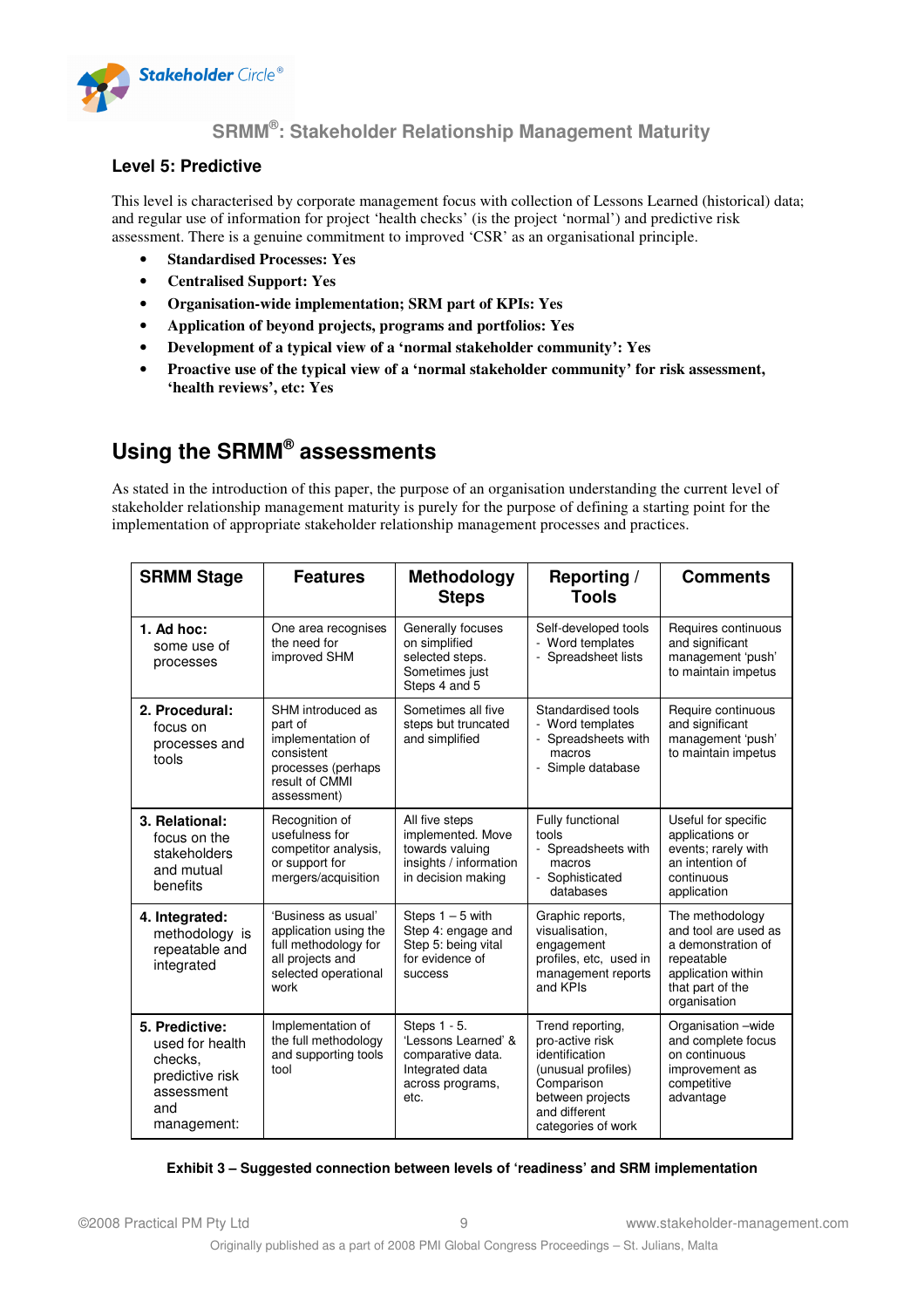

A pragmatic implementation strategy that is not too ambitious and which builds on recognised aspects of stakeholder relationship management already achieved has a better chance of success<sup>4</sup>; Exhibit 3 suggests such a pragmatic implementation approach based on SRMM® assessments.<sup>5</sup>

# **SRMM® Case Studies**

The idea and the data that forms the SRMM® categories have originated from my experiences in working with organisations around the world in implementing the *Stakeholder Circle®* methodology and in some cases the SHC database tool as well. This next section describes the organisations that formed the basis for these SRMM categorisations.

## **Level 1: Major European transport company**

This organisation was a division of a global transport company. This division was operating in an increasingly competitive market: all opportunities for expansion were hard fought. Management recognised that one winning strategy would be to develop a culture of stakeholder engagement to ensure that important stakeholder relationships were developed and nurtured and that methods for competitor analysis were formalised and documented. One particular group in the division lead the initiative. Initially management of this group believed that the 'mindset' would be changed through a series of training workshops delivered to each of the regions. This group fulfilled all the criteria for level 1 – with the aim to achieve level 2 criteria within 12 months.

## **Level 2: Australian State Govt. Department #1**

The exemplar for this level was a program group within a State Government department; they had been directed to do a CMMI assessment. The results of the assessment showed, among other things, that there was a need for standard tools and processes to support stakeholder management. As part of this rollout, the SHC database was used to analyse and manage stakeholders for a highly complex, high profile, politically sensitive program. The team spent two days, identified over 100 stakeholders, set up the communications plan, and never updated this original data again, always claiming to be too busy on the tactical issues surrounding completion of the program. While they aspired to achieve level 3, they would never actually achieve this because maintaining the data and the relationships were left solely to the project team to do. They were simply overwhelmed with day to day 'stuff'.

## **Level 3: No organisation identified**

## **Level 4: Australian State Government Department #2**

A growing environmental protection attitude is leading the movement away from uncontrolled use of private vehicle to developing strategies for co-ordinated and more efficient networks of different types of public transport within the state boundaries. In commissioning the strategy and developing recommendations for implementation, it was realised that management of the conflicting and diverse needs and requirements of all those groups and individuals who felt that they needed to have input was key to success. The SHC was adopted in full with multiple workshops being held to identify the summary (or program level) of stakeholders along with the lower regional levels of stakeholders. In a efficiently and documented project, using both the methodology and the software, this organisation demonstrated level 4 'readiness', even proposing a creative

 $\overline{a}$ 4 My experience in implementing programs for stakeholder relationship management in organisations both government and private in Australia and Europe, led me to this conclusion. See the description of case studies for more information.

<sup>5</sup> I introduced the concept of SRMM at a SHM workshop in the UK for construction related project team members, academics and consultants. This group of 16 people reviewed the concept and the detail of the SRMM levels and some modifications were made as a result. However, the consensus of the participants was that this model would be useful in their organisations for supporting pragmatic implementations of stakeholder engagement practices.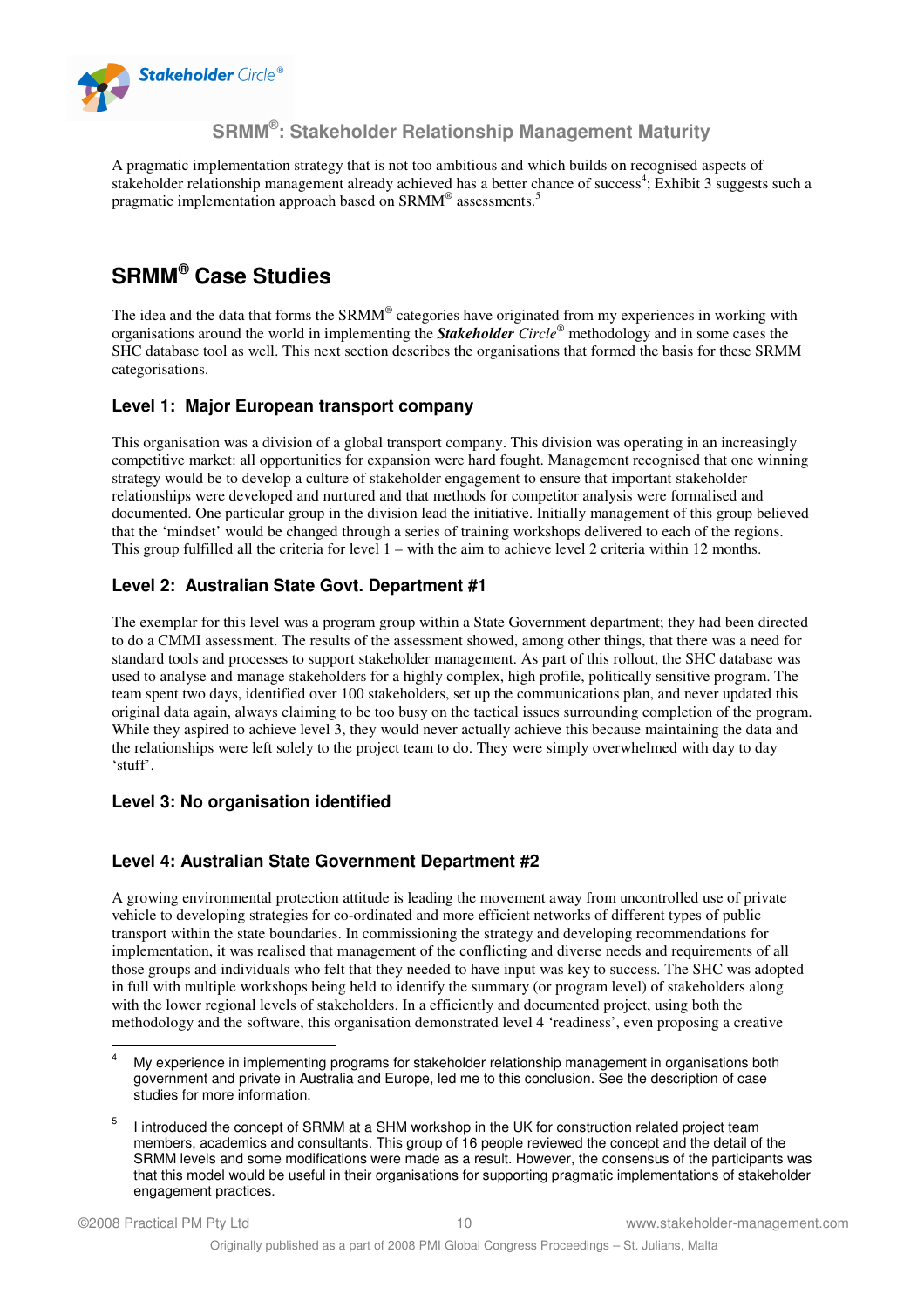

additional use of the methodology and software in the guise of providing the ability to develop program reports from the rolling up of the various regional reports

#### **Level 5: Australian Federal Govt. Department**

An initiative was begin in an Australian Federal Government Department to develop a series of reports for continuously checking the 'health' of large complex projects. The projects undertaken by this department were complex, would take years to deliver and were constantly beset by political issues and interference form high ranking government officials. The review process would consist of developing benchmark report – showing both project team members and management alike what a healthy project in this culture and at this stage would look like. Reviews would be a simple matter of comparing the baseline with the existing report and attempting to reconcile or explain the differences. From a stakeholder management and communication perspective, baselines would be developed from a series of a stakeholder analyses on the projects at each phase and overtime a view of the typical stakeholder community developed as a baseline.

# **Conclusion**

This paper explores the concept of Stakeholder Relationship Management Maturity (SRMM®) as a measure of the 'readiness' of an organisation to introduce stakeholder management process and practices.

It is primarily a tool for organisations. While SRMM<sup>®</sup> can be of significant benefit when used to support the development of stakeholder management within 'a project', it will be of greater benefit when applied to all organisational activities (project and operational) in a staged approach, supported by a well constructed methodology and tools set such as the *Stakeholder Circle®* .

Implementing a stakeholder engagement practice is a major organisational change and needs sustained management support; recognition of its long-term nature, and consistent and frequent targeted communication about the SRMM<sup>®</sup> 'improvement project'. Developing a full SRMM<sup>®</sup> capability is a costly exercise for an organisation; using a staged approach such as the one described in this paper will increase the chance of success and assist the organisation in realising the objectives of its investment in its people and its processes.

There is still much work to be done in gathering evidence of the success of such an approach. This work will be in the form of research undertaken by the author and colleagues and well as responses from participants in stakeholder management workshops and conference delegates.

**\_\_\_\_\_\_\_\_\_\_\_\_\_\_\_\_\_\_\_\_\_\_\_\_\_\_\_\_\_** 

#### **References**

Bourne, L. (2005). Project Relationship Management and the Stakeholder Circle. Graduate School of Business. Melbourne, RMIT University. Doctor of Project Management.

Briner, W., C. Hastings, and M. Geddes. (1996). Project Leadership. Aldershot, Hampshire, UK, Gower.

Carnegie Mellon Institute (2006). The Capability Maturity Model: CMMI for Development The SEI Series in Software Engineering. Reading, Massachusetts, Addison-Wesley.

Hillson, D., A (1997). "Towards a Risk Maturity Model." International Journal of Project and Business Risk Management **1**(1): 35 - 45.

Kerzner, H. (2005). Using the Project Management Maturity Model. Hoboken, New Jersey, Wiley.